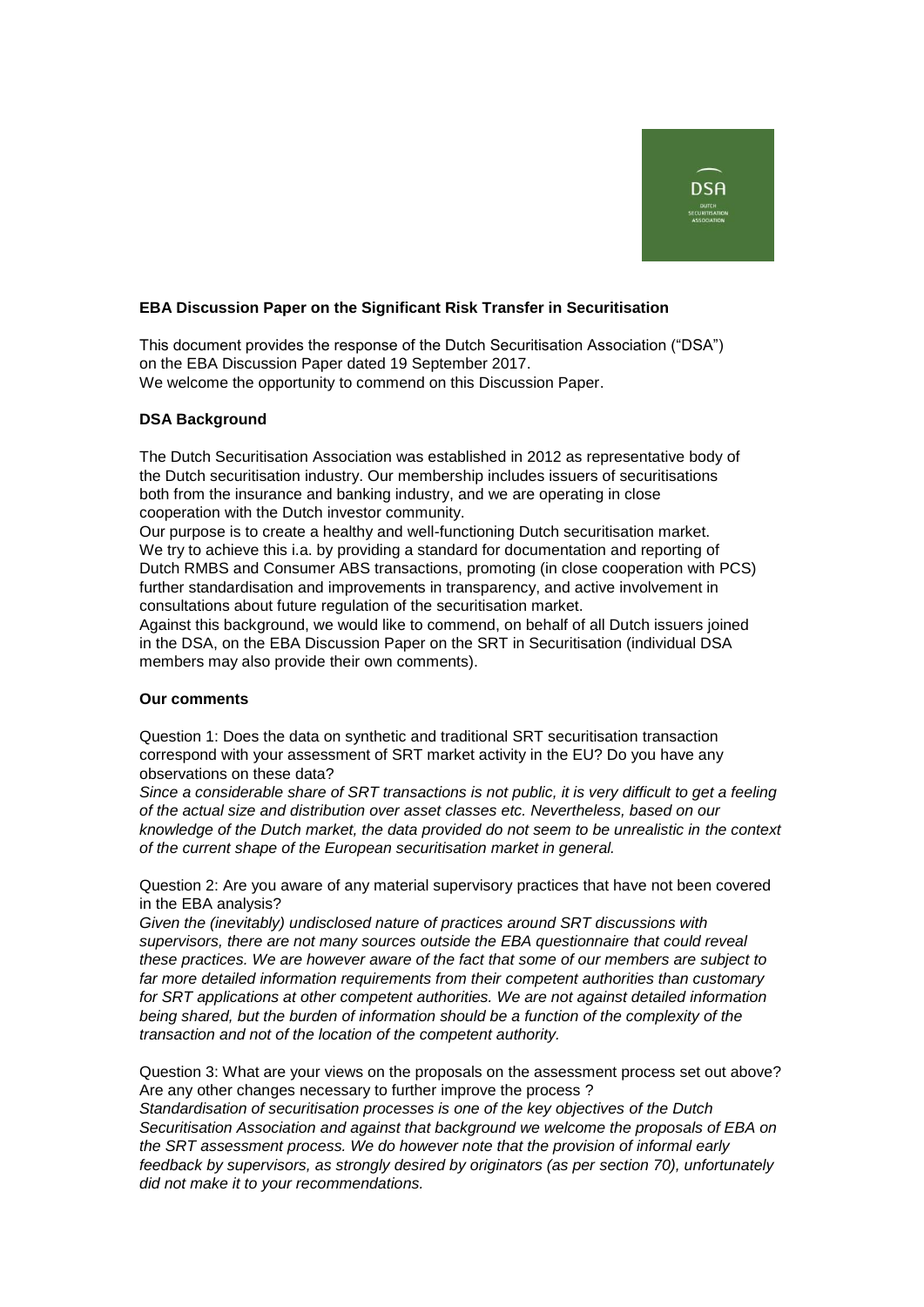*We support the proposal of several other market participants to require competent authorities to react within 30 days when notified, but would like to link the notification to (30 days before) actually achieving SRT (f.i. by selling the relevant notes in a traditional securitisation) rather than the closing of the transaction.* 

Question 4: Could you provide suggestions as to whether and how the template for SRT notification by the competent authority to EBA provided in Annex I of the EBA Guidelines should be amended to reflect the new EU securitisation framework and the STS securitisation product?

*Apart from the obvious ones (new CRR articles, new (homogeneous) types of collateral, additional inputs for new tests) we envisage no further template changes.*

Question 5: Should a standardised SRT notification template be developed, for submission by originators to competent authorities, in order to facilitate the SRT assessment process? If yes, should this template be different for traditional and synthetic securitisation? (Please provide examples of templates, as appropriate).

*Again, we are strongly supporting standardisation. However, given the diverse nature of SRT transactions, a template should not be overly prescriptive. In that respect we refer to the ECB template of 24 March 2016, that seems to strike the right balance between detail and flexibility. Given the different characteristics of true sale and synthetic transactions, different templates for the two mechanisms would be appropriate.*

*The notification template should provide some kind of level playing field, where currently competent authorities in different jurisdictions have widely diverging requirements w.r.t. the information to be provided as part of the notification, as also indicated in our answer on Question 2.*

Question 6: Could you provide suggestions as to how a template for monitoring SRT compliance should look like (e.g. by potential amendments of the current COREP framework)?

*Frequent monitoring is important but should not be overly burdensome and should not lead to re-assessment of the SRT status but just confirm that no material structural changes to the transaction have been made.*

*So we would suggest to limit the reporting to material/relevant deviations from the original application; any relevant quantitative tests will have to be met at inception of the transaction only and do not have to be monitored during the life of a transaction. The fact that losses materialise does not mean that that risk was never initially transferred and that SRT treatment should be revisited by recalculating the quantitative tests.*

Question 7: Do you agree with the assessment of the SRT implications on all the identified structural features? Are any material aspects missing from this representation? *For our (dis)agreement with the assessments we refer to our answers on questions 8-16. W.r.t. 3.2.7 Credit Events, which is not covered in the follow up questions, we and many others in the industry, note the discrepancies between CRR art. 178 as incorporated in your proposal, and the market standard of CRR art. 215/216.*

*To the best of our knowledge the list of structural features with SRT relevance is close to exhaustive. One missing element to be further elaborated on, is the maturity to be matched by the credit protection, especially for "until further notice" exposures (like overdrafts).*

Question 8: Do you agree with the proposed safeguards related to the use of pro-rata amortisation?

*We agree with the proposal to include clearly specified contractual triggers as a condition for including (elements of / potential) pro-rata amortisation in SRT transactions and we also agree with the suggestion to have the trigger values reviewed by the competent authorities. However, we would prefer to have also the actual definitions of triggers reviewed by the competent authorities rather than being determined by the 4 tests defined a as minimum in the EBA proposal. The 4 tests are not all equally valid or not always properly worded to cover all kinds of potential SRT transactions (f.i. the granularity test is not always required, depending on the nature of the assets).*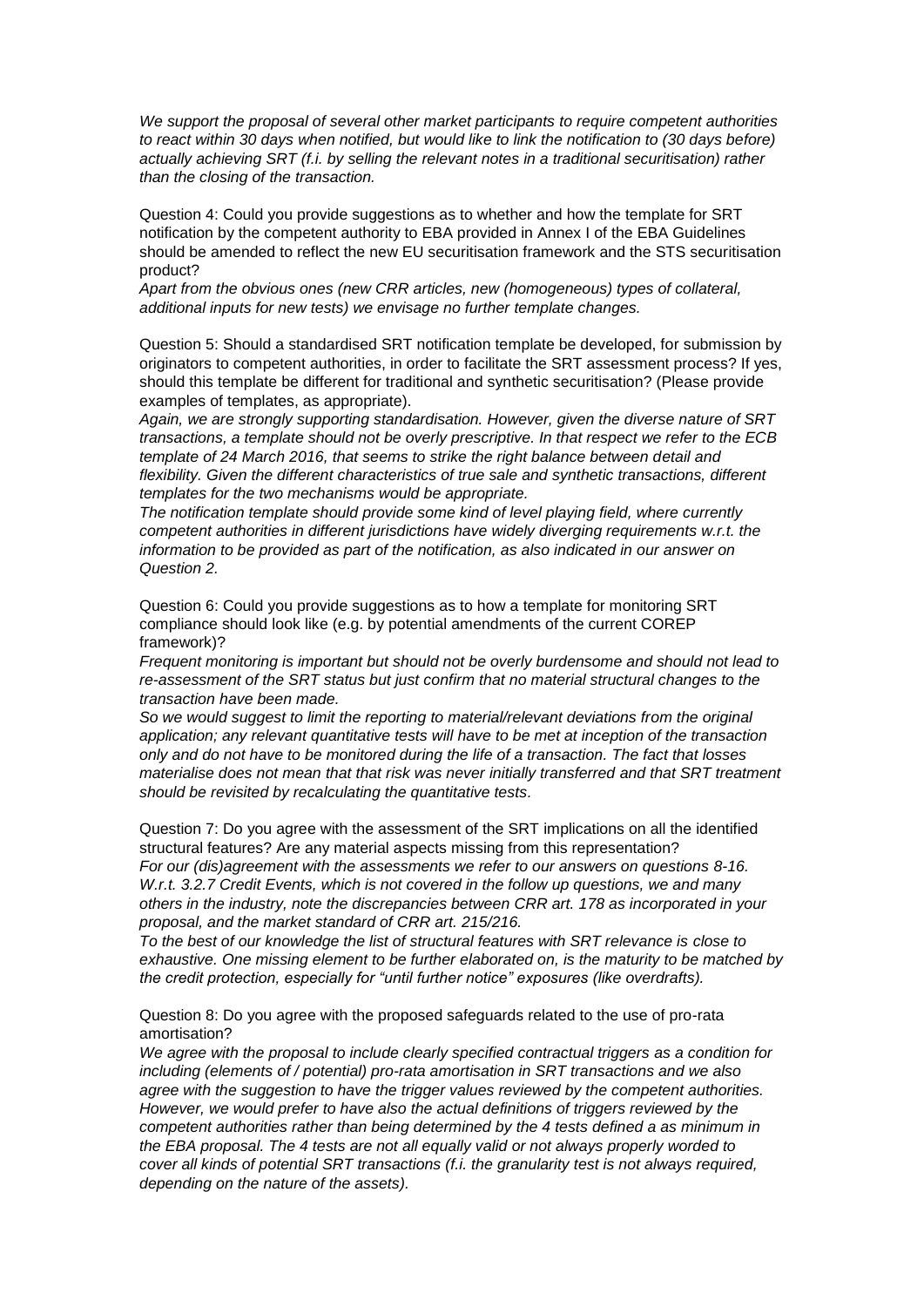*In this respect it could also be considered to reduce the number of tests, f.i. by combining trigger I and II by including non-matured defaults in the definition of cumulative losses in I. Furthermore we would appreciate to receive confirmation that the proposal also allows for a choice of pro-rata or sequential amortization per tranche (again subject to review by the competent authorities) in order to meet specific preferences of investors in this respect.* 

Question 9: Do you agree with the proposed safeguards related to the use of time calls? Do you agree with the different approach to time calls in traditional vs. synthetic transactions? *We do understand the proposed safeguards against the possible scenario that an originator institution can use a time call to reassume credit risk that is still equal (or higher) than the risk transferred at the start of a transaction. However, in a situation where the credit risk is considerably lower than originally anticipated, it should be possible to call the transaction well before the end of the WAL of the securitised exposures.*

*Obviously, when exercising the call, compliance with regard to Implicit Support and Step-in Risk guidelines should be demonstrated to the competent authorities.*

*Also we would suggest that the exercise of the time call should follow the WAL of the securitised portfolio, in line with current practice, and not to add the replenishment period to the non-call period, which would seriously limit the flexibility of SRT transactions.*

*Furthermore we still fail to see why the regime for true sale transactions in this respect should be different from synthetic transactions, at least in a situation as described above (reduced credit risk, no implicit support).*

Question 10: Do you agree with the proposed safeguards on the use of excess spread in traditional securitisation?

*We do agree with the proposed safeguards (not guaranteed or fixed, clearly defined also in terms of place in the waterfall).*

*In more general terms, we do question the way the proposal treats future/unearned excess spread, and in that respect we refer to our answer on Question 12 (below) on the use of excess spread in synthetic securitisation.*

Question 11: Do you agree with the proposed safeguards constraining the use of excess spread in synthetic securitisation? In particular, do you agree with:

a. The proposal of only allowing a contractually fixed (pre-determined) excess spread commitment in synthetic transactions?

b. The proposal to only allow a 'trap' excess spread allocation mechanism in synthetic transactions?

*a. We do agree with a pre-determined calculation method for excess spread in synthetic transactions, but not with a pre-determined fixed amount or percentage.*

*b. We miss the rationale for not allowing the use-it-or lose-it mechanism, where according to section 221 "the trapped allocation mechanism effectively counteracts SRT to a larger extent than the use-it-or-lose-it allocation mechanism".*

Question 12: Do you agree with the proposed way to treat the excess spread commitment in synthetic securitisation transactions for the purposes of the quantitative assessment of SRT and commensurate risk transfer?

*We do not agree with the way the excess spread commitment is treated in the quantitative assessments of SRT.*

*In line with the CRR, we agree that realized/earned excess spread (one year EL in a synthetic transaction) should be regarded as a securitisation position. Future/unearned excess spread should however not be a securitisation position. The EBA proposal:*

*-conflicts with the treatment of future excess spread for loan portfolios on bank's books. -leads to double counting of risk and consequently excessive capital requirements. As regards the "Commensurate test", please see our comments on Questions 23 and 24.*

Question 13: In relation to the further considerations for stakeholders' consultation on the own funds treatment of excess spread:

a. Do you agree that the unrealised/unfunded component of the excess spread commitment should become subject to Pillar I own funds requirements?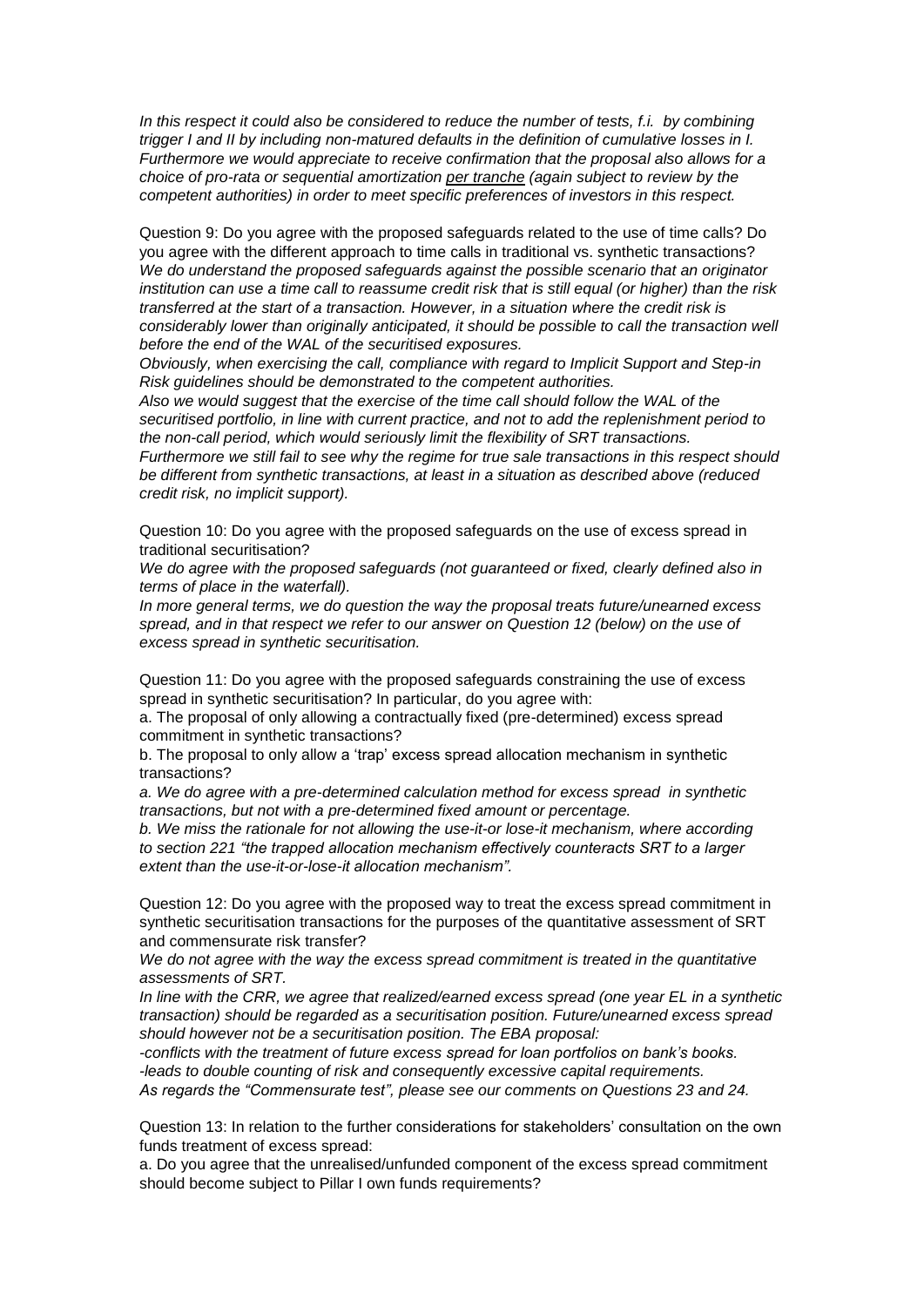b. What would be the impact on SRT transactions if Pillar I own funds requirements were recognised as suggested in Section 3.2?

*a. We agree that future/unearned excess spread and future (back-loaded) losses are taken into account in the self-assessment. Additional regulatory capital penalties by making future/unearned excess spread subject to own funds requirements are undesirable (see our answer on Question 12) and not needed, and*

*b. Those regulatory capital penalties would seriously hurt the economics of SRT transactions and further reduce the number of such transactions* 

Question 14: Are there any other safeguards or alternative regulatory treatments to address risks retained through excess spread in traditional and synthetic securitisation? *Being part of the self-assessment should be a sufficient safeguard.*

Question 15: Should there be a specific treatment in those transactions featuring excess spread in which the originator, instead of achieving SRT in accordance with one of the SRT tests specified in the CRR, chooses to deduct all retained securitisation positions from CET 1 or apply a risk weight of 1250% to all of such securitisation positions ('full deduction option'), in order to be allowed to exclude the securitised exposures from the calculation of riskweighted exposure amounts?

*Our comments (see answer on Question 12) whether (earned/unearned) excess spread qualifies as a securitisation position or not should be equally applicable to the full deduction option.*

Question 16: What are your views on the use of originator's bankruptcy as an early termination clause? How does this clause interact with the resolution regime (i.e. the BBRD framework)? Should this clause be banned?

*In our view, investors should at least have the option to demand this clause and it should not be banned, but we also welcome developments around the BRRD framework that ultimately may dis-apply the application of the clause.*

Question 17: Do you agree with the proposed originator's self-assessment of risk transfer? Should such assessment be formulated differently?

*Subject to our earlier comments on amortisation, excess spread and time calls, we agree with the principle of a self-assessment. Some further clarification (f.i. on how to develop scenario's for back-ended losses) would be welcome. Also we would welcome some more guidance on the use of EU-wide stress test results where the maturity of the SRT transactions will usually differ from the maturity applied in the stress test.* 

Question 18: Are you aware of circumstances where institutions have entered into a structured risk transfer transaction which is not captured by Articles 243 or 244 CRR? For example, where the accounting treatment has meant a transaction is not considered for SRT assessment, or where transactions economically similar to SRT transactions do not fall into the definition of a 'traditional securitisation' or 'synthetic securitisation'. *No, we are not aware of any of those transactions.*

Question 19: Do you agree with the proposed specification of the minimum first loss tranche thickness for the purpose of the first loss test?

*The test is overly robust. We expect that most transactions will (have to) rely on the mezzanine test. Furthermore we refer to the comments of AFME and the EBF on the technical flaws of / inconsistencies between the tests. A combined thickness test for protection tranches may be a way to get around these issues.*

Question 20: Do you agree with the proposed requirement of the minimum first loss thickness for the transactions assessed under the mezzanine test (i.e. transactions including mezzanine securitisation positions)? Do you consider this requirement relevant for all the approaches for calculation of securitisation own funds requirements (including e.g. SEC-ERBA)?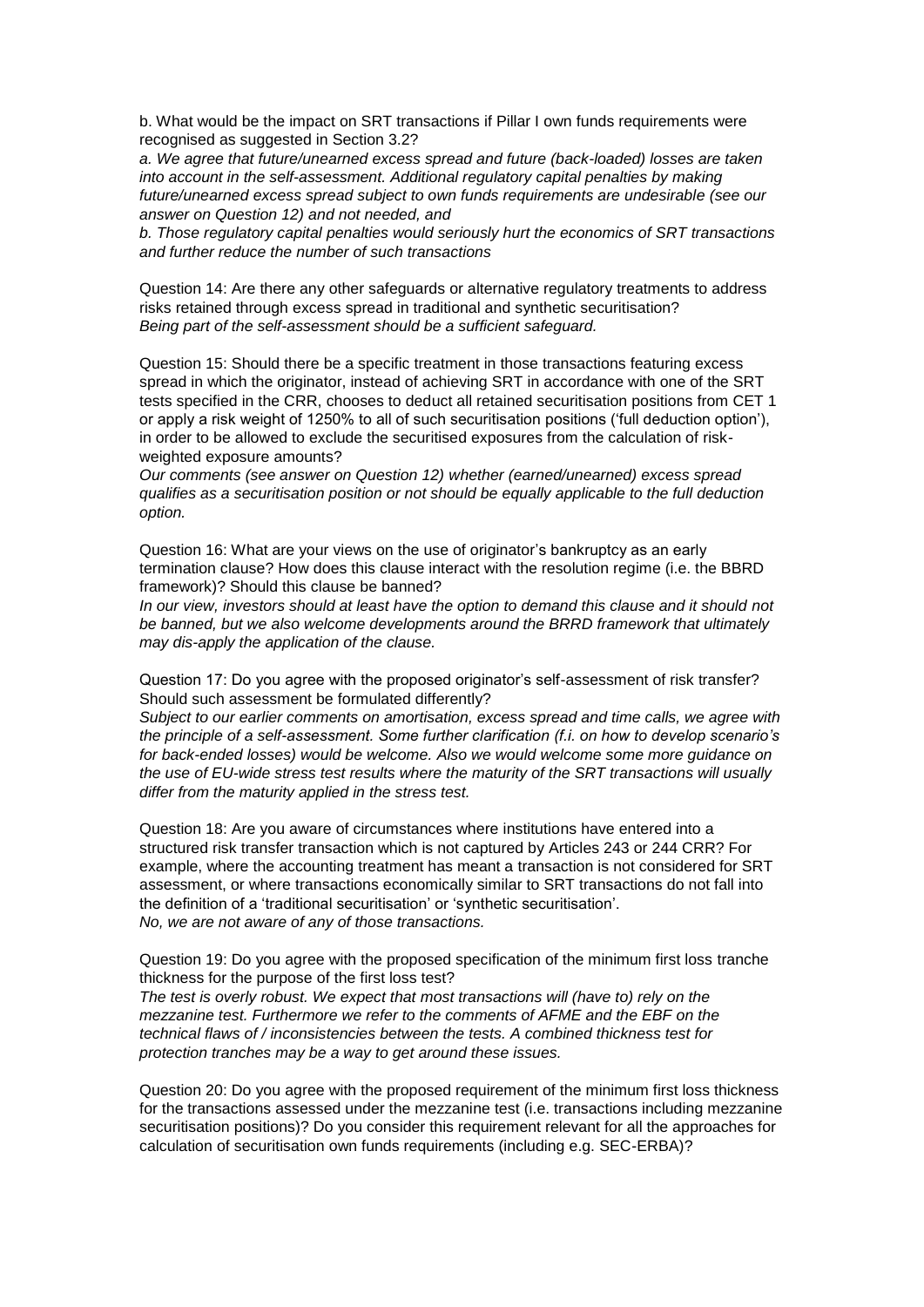*In principle, we do agree with the first loss requirement for transactions subject to the mezzanine test. We would however prefer a requirement that allows more flexibility to sell some first loss also through the mezzanine tranche.* 

Question 21: Is a specification needed of the minimum thickness of tranches constituting mezzanine securitisation positions for the purpose of the mezzanine test? *No, the current mezzanine test in combination with the first loss requirement (but subject to our comment on flexibility in our answer on Question 20) should be sufficient.*

Question 22: What impact do you expect the new CRR securitisation framework to have on tranches' minimum thickness?

*To the extent we expect an impact on tranche thickness in transactions of Dutch originators, it should be a thickening of the sold tranches to compensate for the higher risk weights of the retained tranches.*

Question 23: Do you have any comments on the test of commensurate risk transfer proposed under Option 1?

*We have a number of issues with the Option 1 test:*

*-our earlier comments on earned versus lifetime excess spread do apply again; -additionally we wonder whether point-in time (ratio 1) and lifetime (ratio 2) can be compared in the way proposed;*

*-furthermore, we see an inconsistency in treating the lifetime EL as transferred in the commensurateness test for transactions that are designed to meet the mezzanine test (where the EL is retained as part of the first loss).*

*-and we wonder why (in the case studies of Annex 4) the UL of transferred positions is not calculated with the Supervisory Formula (with in the denominator also including the UL of all securitized positions rather than the underlying portfolio, to safeguard consistency).*

Question 24: Do you have any comments on the test of SRT and commensurate risk transfer proposed under Option 2? In particular, is the 50% threshold for SRT therein needed and appropriate?

*-the one year excess spread only materializes after one year, so should not be part of the point-in-time calculation of this test;*

*-UL should be further defined (as reg. UL);*

*-as regards the 50% threshold, we notice your statement (in section 231) that "the test is generally more severe compared to the existing quantitative tests". The 50% is justified in section 225 by the fact that this is in line with the policy objective for significant and commensurate. However in section 205, in the context of first loss tranche thickness, it is stated that 80% of UL has to be transferred. We would prefer to see the results of a quantitative impact study before commenting on the proper threshold.*

Question 25: Should the SRT test be different depending on asset classes? Should it differ across STS and non-STS transactions?

*No, we see no rationale for differentiating between asset classes.*

*As regards (non-)STS classification, we are strongly opposed to using the STS qualification for making any differentiation in regulatory treatment other than capital treatment. The unjustified use of STS in the EMIR review has demonstrated the unfortunate consequences of this misconception.* 

Question 26: Could you provide, on the basis of SRT transactions that are part of your securitisation business, an assessment of the impact in terms of SRT achievement of the proposed requirements under both Option 1 and Option 2, taking into account the new CRR securitisation framework (Securitisation Regulation package)?

*No, given the undisclosed nature of the mainly private transactions in our jurisdiction, for competition reasons originators do not want this information to be disclosed through the DSA, but they may be able to provide this information directly to you.*